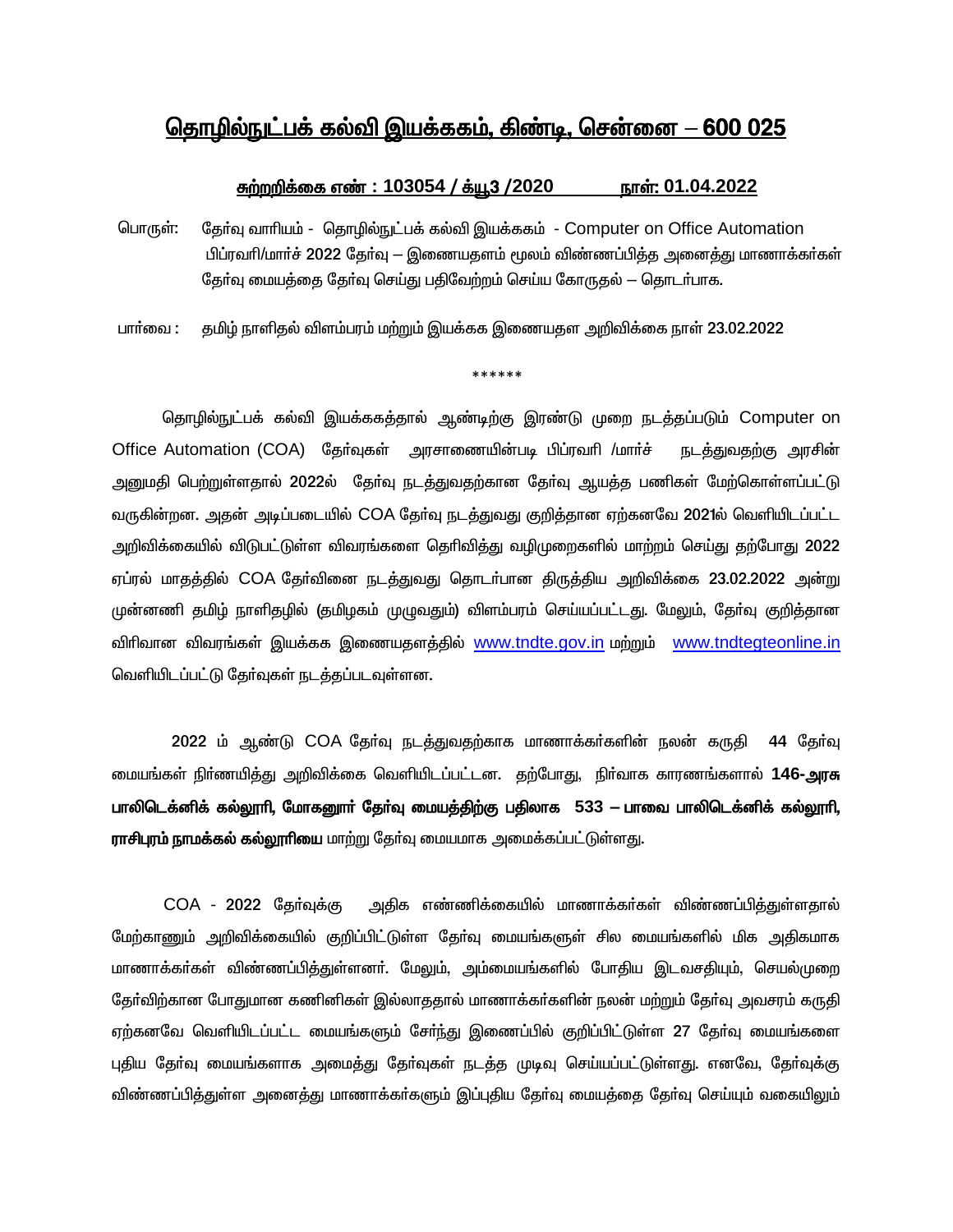மேலும் கூடுதலாக ஒரு தேர்வு மையம் தேர்வு செய்ய www.tndtegteonline.in இணையதளம் மூலமாக தேர்வு செய்து தங்கள் விருப்பத்தினை 05.04.2022 மாலை 5 மணிக்குள் இணையதளத்தில் பதிவேற்றம் செய்யுமாறு அனைத்து தேர்வர்களுக்கும் இதன் மூலம் தெரிவிக்கலாகிறது.

மேலும், இயக்ககத்தால் அங்கீகரிக்கப்பட்ட பயிலகத்தின் மூலமாக விண்ணப்பித்தவர்கள் மற்றும் தனி தோ்வா்கள் புதிய தோ்வு மையங்களை இணையதளம் மூலம் பதிவேற்றம் செய்வது தொடா்பான வழிமுறைகள் இணைப்பில் குறிப்பிடப்பட்டுள்ளன என்ற விவரம் தெரிவிக்கலாகிறது.

21.03.2022-ல் இயக்கக இணையதளத்தில் வெளியிடப்பட்ட தேர்வு கால அட்டவணையில் கருத்தியல் தேர்வுகள் (Theory) 09.04.2022 மற்றும் செயல்முறை தேர்வுகள் (Practical) 10.04.2022 (ம) 11.04.2022 ஆகிய தேதிகளில் தோ்வு நடைபெறுவதாக அறிவிப்பு வெளியிடப்பட்டுள்ளது. மேற்காணும் காரணங்களினால் மாணாக்கா்கள் தோ்வு மையத்தை தோ்வு செய்ய கால அவகாசம் அளிக்கப்பட்டுள்ளதால் ஏற்கனவே வெளியிடப்பட்ட தேர்வு கால அட்டவணையில் மாற்றம் செய்து கீழ்காணும் திருத்திய தேர்வு கால அட்டவணைப்படி தேர்வுகள் நடைபெறும் என தெரிவித்துக்கொள்ளப்படுகிறது.

#### **Revised Examination Time Table**

| <b>Theory Examination</b>    | 23.04.2022. (From 10.30 A.M to 12.30 P.M) |
|------------------------------|-------------------------------------------|
| <b>Practical Examination</b> | 24.04.2022 and 25.04.2022                 |

தலைவா், தேர்வு வாரியம்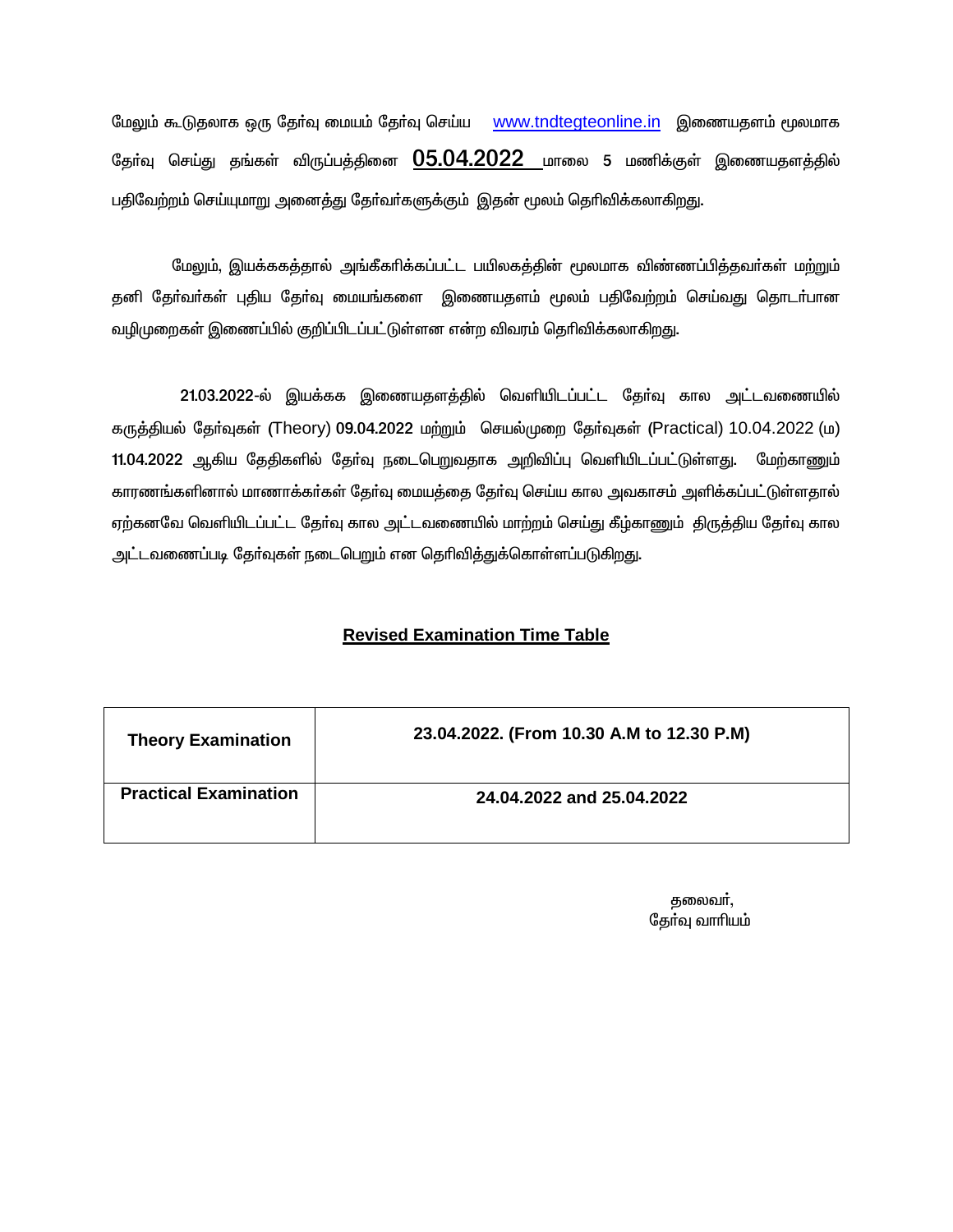# DIRECTORATE OF TECHNICAL EDUCATION, CHENNAI – 600 025 COMPUTER ON OFFICE AUTOMATION :: FEB/MAR 2022

### REVISED LIST OF EXAMINATION CENTRES

About 27 new examination centres have been added to the already published list of examination centres. The updated list of examination centres are as follows:

| <b>District</b> | Centre<br>Code | Name of the Centre                                                                                         |
|-----------------|----------------|------------------------------------------------------------------------------------------------------------|
| Ariyalur        | 131            | Government Polytechnic College, Keelapalur Ariyalur - 621 707                                              |
| Chennai         | 101            | Central Polytechnic College, Tharamani, Chennai - 600 113                                                  |
| Chennai         | 120            | Government Polytechnic College, Subburayan Main Street,<br>Nammalvarpet, Purasawalkam, Chennai - 600 012   |
| Chennai         | 140            | Government Polytechnic College, Dr Radhakrishnan Nagar, Kamarajar<br>Salai, Tondiarpet, Chennai - 600 081  |
| Chennai         | 175            | Dr Dharmambal Polytechnic College for Women, Tharamani, Chennai<br>$-600113$                               |
| Chennai         | 201            | P T Lee Chengalvaraya Naicker Polytechnic College, No: 2-3, EVK<br>Sampth Salai, Vepery, Chennai - 600 007 |
| Coimbatore      | 111            | Government Polytechnic College, Civil Aerodrome Post, Avinashi<br>Road, Coimbatore - 641 014               |
| Coimbatore      | 176            | Government Polytechnic College for Women, Bharathiar Road, New<br>Siddhapudur, Coimbatore - 641 044        |
| Cuddalore       | 208            | Muthiah Poytechnic College, Annamalainagar - 608 002                                                       |
| Dharmapuri      | 122            | Government Polytechnic College, Boomandahalli Village, Baisuhalli,<br>Dharmapuri - 635 205                 |
| Dharmapuri      | 141            | Government Polytechnic College, Bosinayakanahalli, Kadathur Post,<br>Dharmapuri - 635 503                  |
| Dindigul        | 341            | RVS Polytechnic College, RVS Nagar, Karur Road, Dindugal 624 005                                           |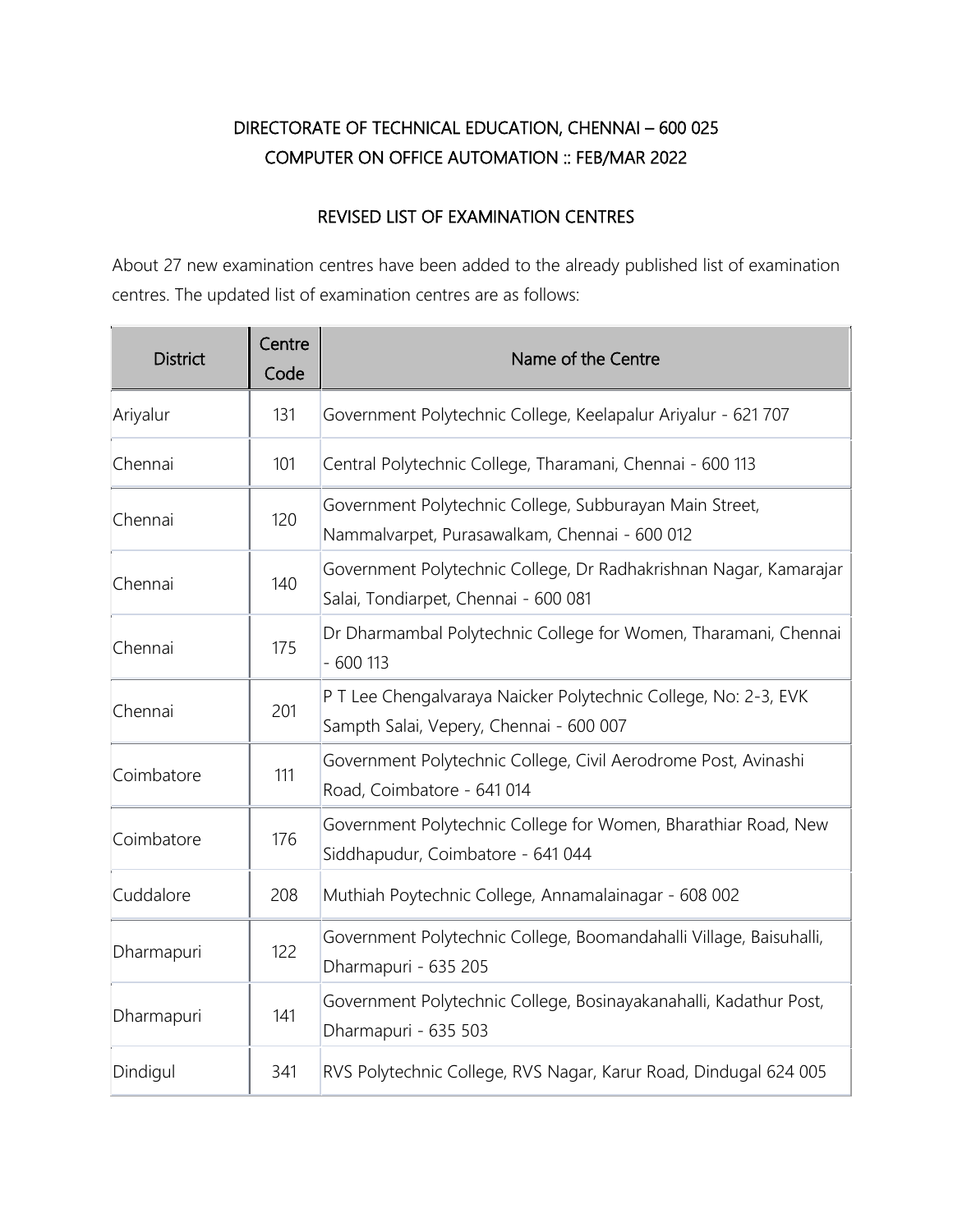| <b>District</b> | Centre<br>Code | Name of the Centre                                                                                                                                     |
|-----------------|----------------|--------------------------------------------------------------------------------------------------------------------------------------------------------|
| Erode           | 132            | Government Polytechnic College, Karumandi Chellipalayam,<br>Sanitorium Post, Perundurai - 638 053                                                      |
| Erode           | 214            | EIT Polytechnic College, 65A, Pethampalayam Road, Salangapalayam<br>Post, Kavindapadi - 638 455                                                        |
| Kallakurichi    | 134            | Government Polytechnic College, Kattuvannanjur, Sankarapuram,<br>Kallakurichi - 606 401                                                                |
| Kanchipuram     | 204            | Bakthavatchalam Polytechnic College, Kanchipuram - 631 552                                                                                             |
| Kanchipuram     | 370            | Pallavan Polytechnic College, Iyyergarkulam, Kolivakkam,<br>Kanchipuram - 631 502                                                                      |
| Kanchipuram     | 409            | Hindustan Institute of Engineering Technology Polytechnic College,<br>Navalur Road, Vellarithangal Village, Serapanancheri Post, Padappai -<br>601 301 |
| Kanchipuram     | 561            | Dusi Polytechnic College, Dusi - 631 702                                                                                                               |
| Kanchipuram     | 829            | Thirumalai Polytechnic College, Kilambi Village, Krishnapuram Post,<br>Kanchipuram - 631 502                                                           |
| Kanyakumari     | 119            | Government Polytechnic College, Konam, Nagercoil - 629 004                                                                                             |
| Kanyakumari     | 356            | Morning Star Polytechnic College, Thirumalai, Chunkankadai - 629<br>003                                                                                |
| Karur           | 123            | Government Polytechnic College, Kaniyalampatti, Karur - 621 301                                                                                        |
| Krishnagiri     | 110            | Government Polytechnic College, Chennai Main Road,<br>Kattinayanapalli, Krishnagiri - 635 001                                                          |
| Madurai         | 116            | Tamilnadu Government Polytechnic College, TPK Road, Madurai - 625<br>011                                                                               |
| Madurai         | 133            | Government Polytechnic College, A Kokkulam village, Chekkanurani -<br>625 514, Thirumangalam Taluk                                                     |
| Madurai         | 138            | Government Polytechnic College, Uthappanaickanur, Usilampatti -<br>625 537                                                                             |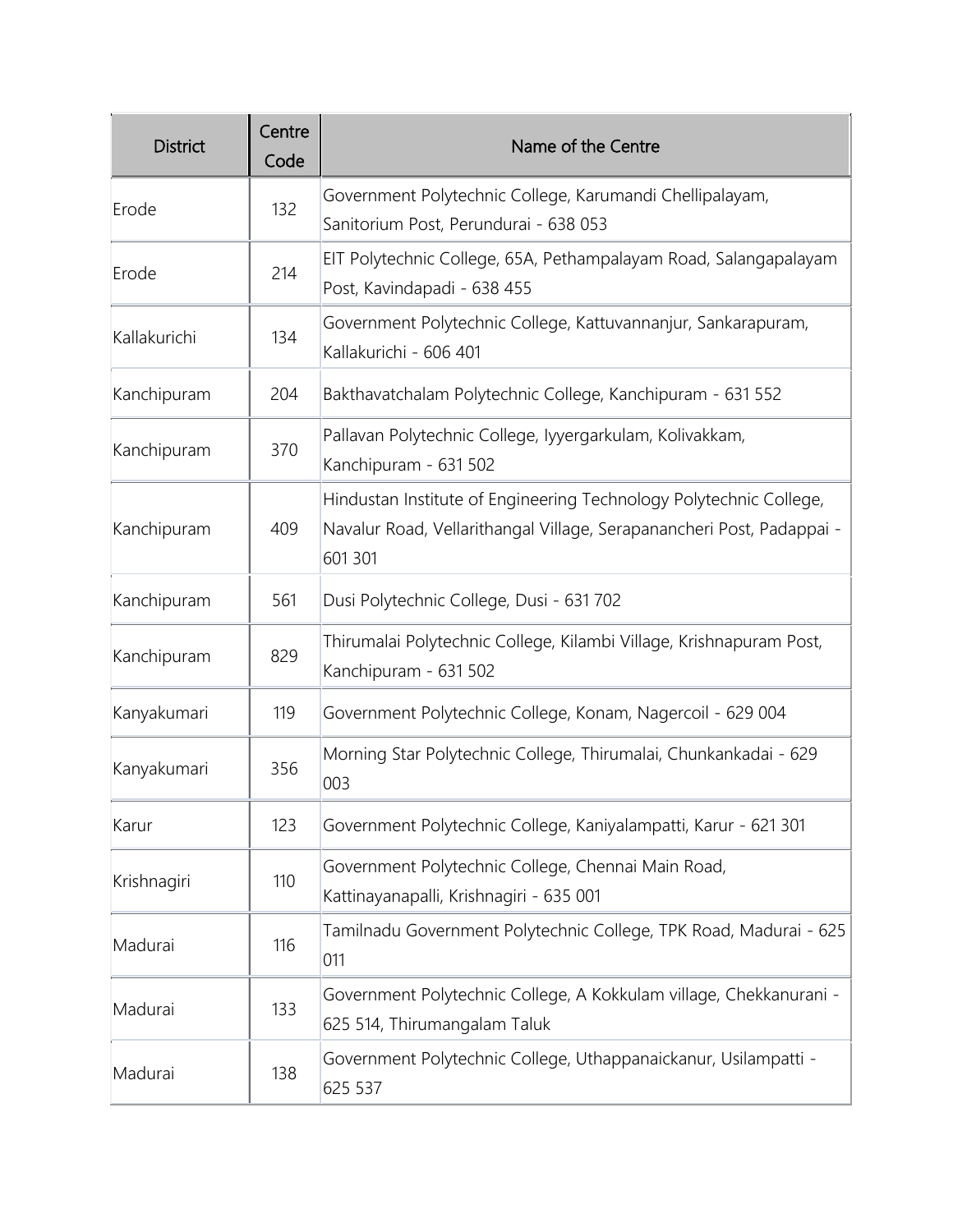| <b>District</b> | Centre<br>Code | Name of the Centre                                                                              |
|-----------------|----------------|-------------------------------------------------------------------------------------------------|
| Madurai         | 177            | Government Polytechnic College for Women, TPK Road, Madurai -<br>625 011                        |
| Madurai         | 340            | K L Nagaswamy Memorial Polytechnic College, Kozhimedu,<br>Viraganoor Post, Madurai - 625 009    |
| Madurai         | 513            | Latha Mathavan Polytechnic College, Latha Mathavan Nagar, Madurai<br>$-625301$                  |
| Nagapattinam    | 218            | Srinivasa Subaraya Polytechnic College, Puthur, Sirkali - 609 108                               |
| Namakkal        | 327            | Muthayammal Polytechnic College, Kakkaveri Post, Rasipuram - 637<br>408, Rasipuram Taluk        |
| Namakkal        | 533            | Pavai Polytechnic College, NH-7, Paavai Nagar, Pachal, Rasipuram,<br>Namakkal - 637 018.        |
| Perambalur      | 124            | Government Polytechnic College, Keelakanvai, Perambalur - 621 104                               |
| Puducherry      | 415            | Womens Polytechnic College, Airpost Road, Lawspet, Puducherry -<br>605 008                      |
| Puducherry      | 904            | Sri Manakula Vinayagar Polytechnic College, Kalitheerthalkuppam,<br>Puducherry - 605 107        |
| Pudukkottai     | 113            | Government Polytechnic College, Avudaiyar Kovil Road, Aranthangi -<br>614 616                   |
| Ramanathapuram  | 227            | Mohammed Sathak Polytechnic College, Keelakarai - 623 806                                       |
| Ranipet         | 387            | Sri Krishna Polytechnic College, T C R Complex, Tiruttani High Road,<br>Arakkonam - 631 003     |
| Salem           | 149            | Government Polytechnic College, Vanavasi, Salem - 636 457                                       |
| Salem           | 216            | Thiagaraja Polytechnic College, Junction Main Road, Salem - 636 005                             |
| Salem           | 326            | The Salem Polytechnic College, Panamarathupatti Extension Road,<br>Gajjalnaickenpatty - 636 201 |
| Salem           | 329            | CSI Polytechnic College, Yercaud Main Road, Salem - 636 007                                     |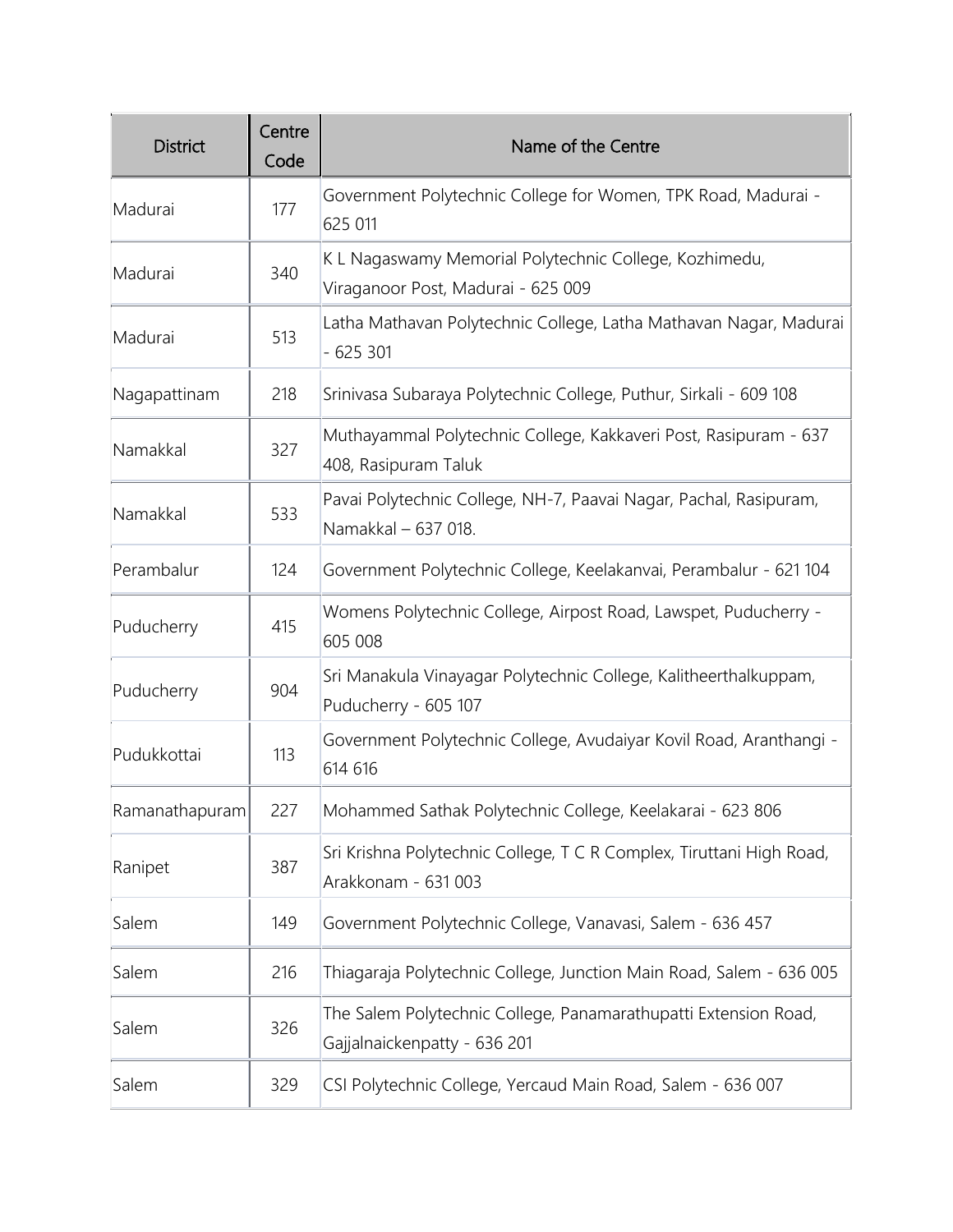| <b>District</b> | Centre<br>Code | Name of the Centre                                                                                   |
|-----------------|----------------|------------------------------------------------------------------------------------------------------|
| Sivagangai      | 117            | Alagappa Polytechnic College, Alagappapuram, Karaikudi - 630 003                                     |
| Tenkasi         | 367            | MSPVN Polytechnic College, Pavoorchatram, Alangulam - 627 808                                        |
| Thanjavur       | 143            | Government Polytechnic College, Regunathapuram, Papanasam - 614<br>210                               |
| Thanjavur       | 276            | Periyar Centinary Polytechnic College, Vallam - 613 403                                              |
| The Nilgiris    | 112            | Government Polytechnic College, Finger Post, Udhagamandalam -<br>643 006                             |
| Theni           | 126            | Government Polytechnic College, Dharmapuri Road, Kottur - 625 534                                    |
| Thirupattur     | 130            | Government Polytechnic College, Agraharm, Jolarpet - 635 651                                         |
| Thiruvallur     | 203            | Murugappa Polytechnic College, Sathyamurthy Nagar, Avadi, Chennai<br>$-600062$                       |
| Thiruvannamalai | 135            | Government Polytechnic College, Arcot Road, Painkinar Village,<br>Cheyyar, Thiruvannamalai - 604 407 |
| Thiruvarur      | 144            | Government Polytechnic College, Valangaiman, Thiruvarur - 612 804                                    |
| Thoothukudi     | 118            | Government Polytechnic College, Thoothukudi - 628 008                                                |
| Tirunelveli     | 229            | Sankar Polytechnic College, Sankar Nagar - 627 357                                                   |
| Tirunelveli     | 380            | IRT Polytechnic College, Konganthanparai Post, Trivandrum Road,<br>Tirunelveli - 627 011             |
| Tirunelveli     | 519            | SCAD Polytechnic College, Kalakad Road, Cheranmahadevi - 627 414                                     |
| Trichy          | 115            | Government Polytechnic College, Thuvakkudimalai, Trichy - 620 022                                    |
| Trichy          | 136            | Government Polytechnic College, Trichy - Madurai NH, Sethurapatti<br>Village, Srirangam - 620 012    |
| Trichy          | 221            | Seshashayee Institute of Technology, Ariyamangalam, Trichy - 620 010                                 |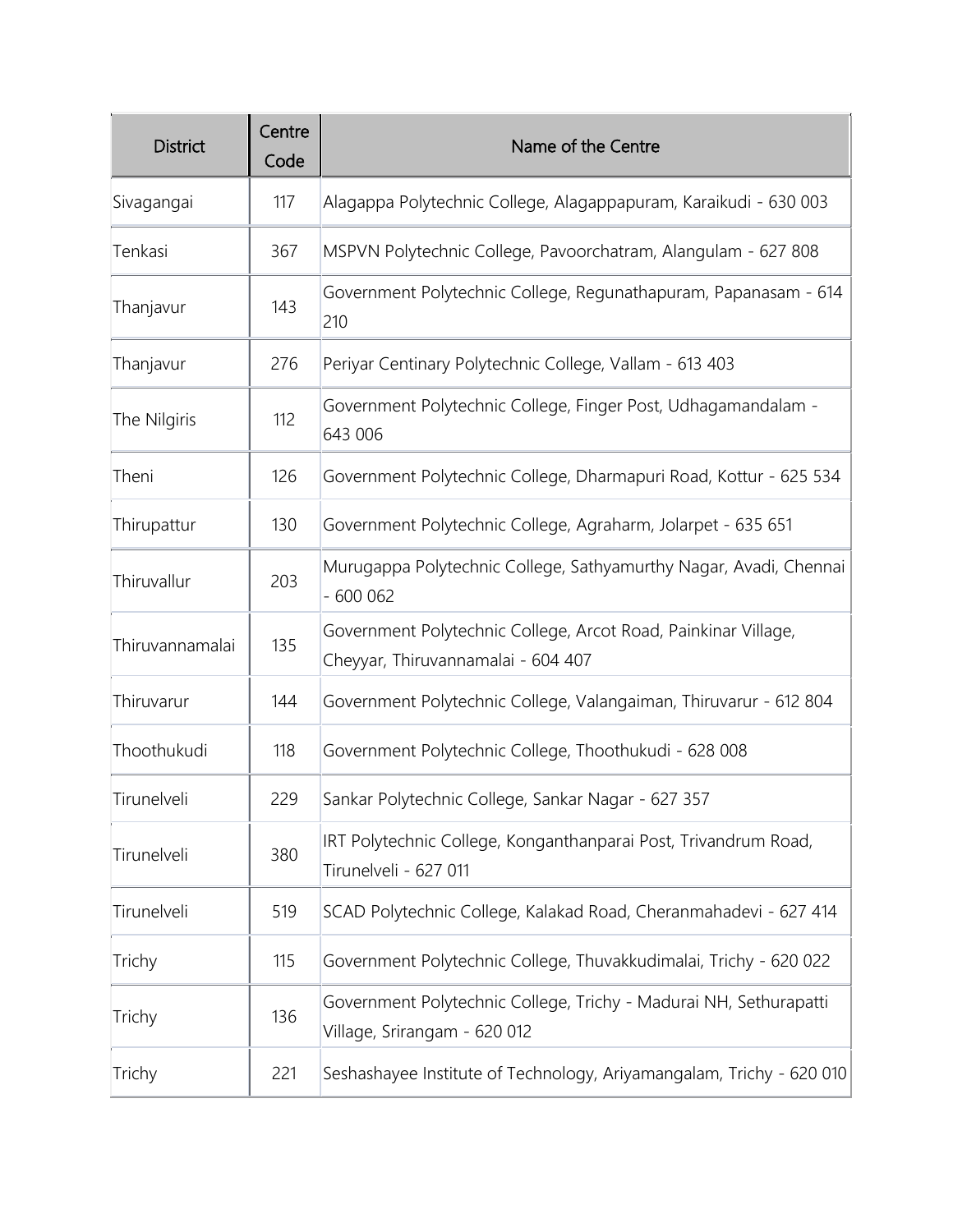| <b>District</b> | Centre<br>Code | Name of the Centre                                                                                        |
|-----------------|----------------|-----------------------------------------------------------------------------------------------------------|
| Trichy          | 757            | Imayam Polytechnic College, Kannanur - 621 206                                                            |
| Tuticorin       | 178            | Bharathiar Centenary Memorial Government Womens Polytechnic<br>College, Ettayapuram - 628 902             |
| Tuticorin       | 352            | Lakshmiammal Polytechnic College, Nalattinputhur - 628 503                                                |
| Vellore         | 109            | TPEVR Government Polytechnic College, Sivaramapuram, Bagayam,<br>Vellore - 632 002                        |
| Vellore         | 358            | Sri Venkateswara Polytechnic College, Next to Government Medical<br>College & Hospital, Vellore - 632 011 |
| Vellore         | 1516           | Thanthai Periyar Government Institute of Technology, Chetteri Road,<br>Bagayam - 632 002                  |
| Villupuram      | 128            | Government Polytechnic College, Kandachipuram Main Road,<br>Arakandanallur, Villupuram - 605 752          |
| Villupuram      | 915            | E S Polytechnic College, RS No: 355/1, Ellis Chatram Road,<br>Vazhuthareddy, Villupuram - 605 403         |
| Virudhunagar    | 226            | PACR Raja Polytechnic College, Rajapalayam - 626 108                                                      |
| Virudhunagar    | 228            | Arasan Ganesan Polytechnic College, Anaikuttam Post, Sivakasi - 626<br>130                                |
| Virudhunagar    | 279            | Ayyanadar Janakiammal Polytechnic College, Chinnakkamanpatti Post,<br>Sivakasi - 626 189                  |

All the Institutions and Private Candidates are requested to select **TWO EXAMINATION CENTRE** from the above list on or before 05.04.2022 05:00 p.m.